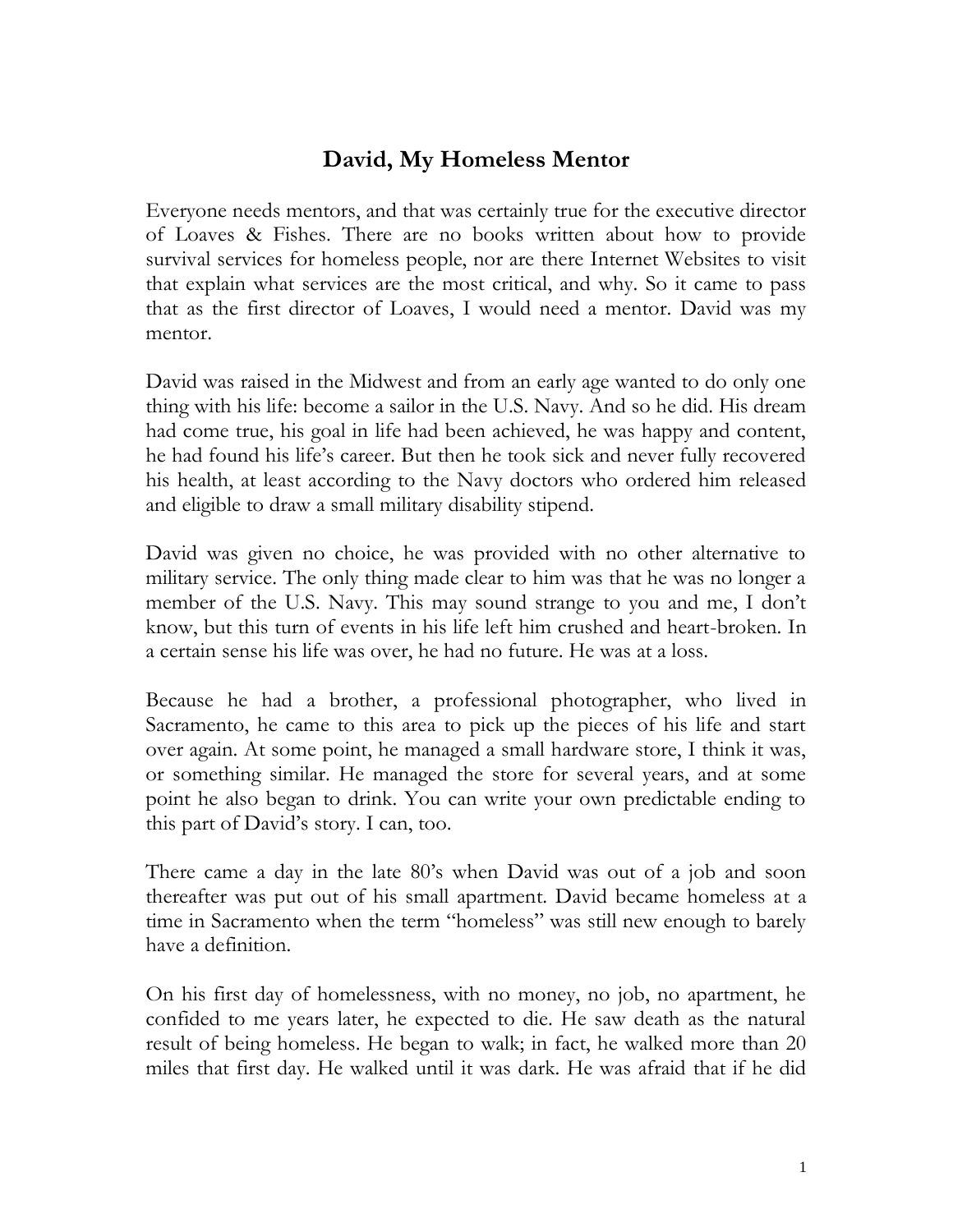not keep walking, he would be picked up by the police as a vagrant and incarcerated. He reasoned that as long as he was walking, he would not draw attention to himself.

That first night he slept in William Land Park. And for the next two weeks, he walked all day and slept in the park after dark. Much to his surprise, he was still alive, even though he had almost nothing to eat. One day, he saw a large apple that someone had left behind, sitting on a picnic table. He could not believe his good fortune, and he almost cried as he bit into it. (I remember how animated he became as he told the apple story.) As the days passed, and all he could find to eat were scraps of food, he realized that if he did not find something to eat on a regular basis, he would certainly pass out during his long walks.

It was this need for food that brought him to the noon hot meal at Loaves & Fishes, which in those early days of its existence fed hungry people Monday through Friday. He showed up early one morning and joined the line of people waiting on North 12th St. for the meal. He had to wait several hours, but he was afraid to leave the line because he would lose his place, and maybe they only had enough food for a certain number of people, he didn't know. With an hour still to wait, he felt so weak from hunger, he thought he might pass out. With both hands, he clenched the chain-link fence and held on with all the strength he had left. Years later, as he recounted this story, he said, "LeRoy, I swear to you that on that day, Loaves & Fishes saved my life."

Dave became a daily guest at Loaves, and because of the free meal, he began to camp close by the river in isolated spots on the American River Parkway. He camped there for several years, always by himself.

What does this have to do with mentoring, you ask? Well, if you read carefully up to this point, you can already see how much I learned from David about the homeless and the services they need. But you are correct, there is more.

As the numbers of homeless people increased in those early years of Loaves & Fishes, I was concerned about safety – the safety of the guests who came to eat. Just because people are down and out and hungry does not grant them saintly status. Some people like to push others around, some like to cut in the food line because they can get away with it, some like to steal from others – in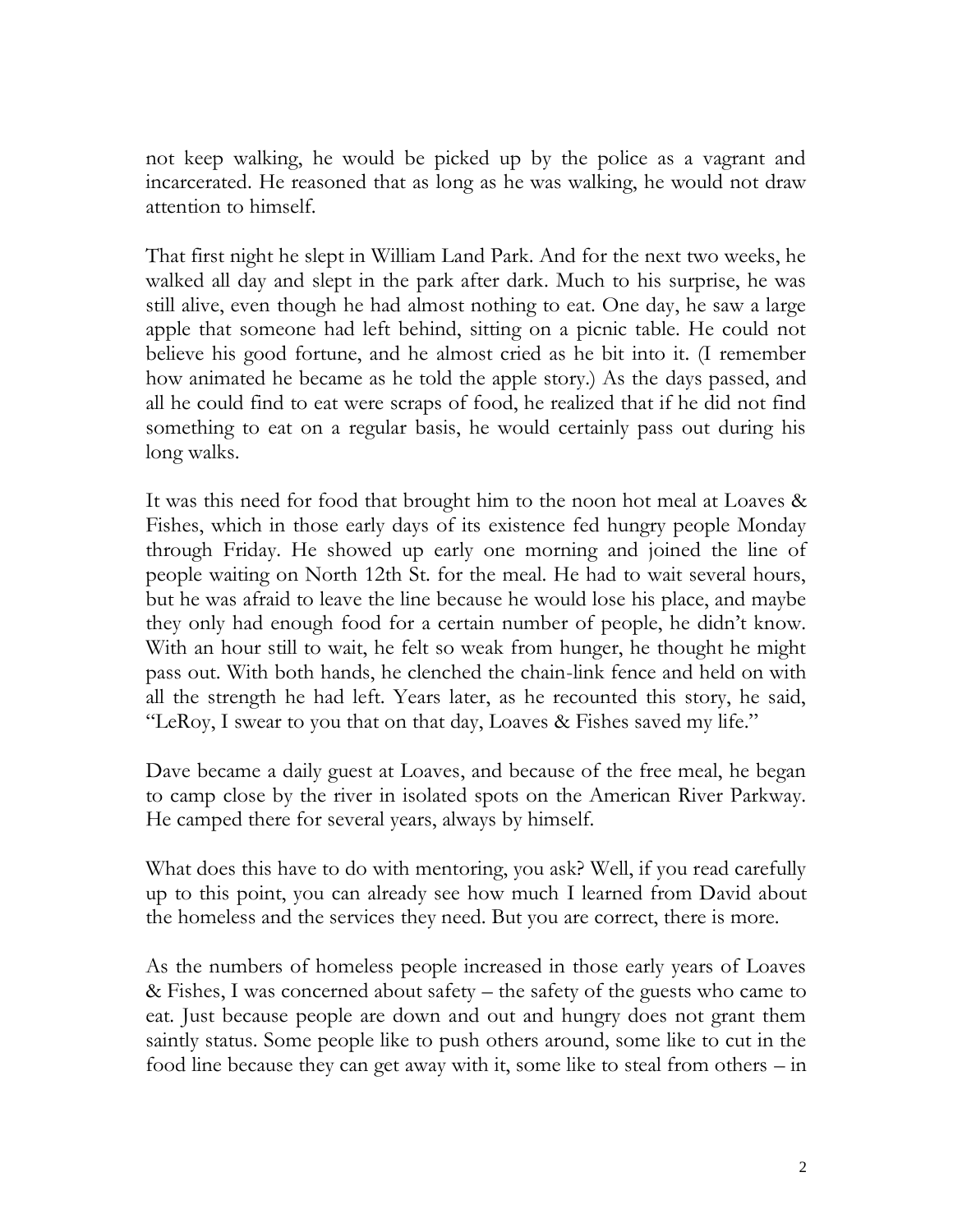short, just like any cross-section of people anywhere; yes, even people like us. I decided Loaves needed a street monitor.

The first person I hired was not a guest, but the son of a Loaves & Fishes supporter. A young man in his late 20's, a nice guy with a huge body, his career goal in life was to become a correctional officer. He lasted less than two days. He figured that if you confronted and pushed homeless people around a little, you would create law and order. It didn't work.

After the first monitor had been run off, David asked me if I would let him give it a try. He thought he could do it. You already know what happened. David did so well, he served as the street monitor for more than a year before I promoted him to the washhouse.

David was an excellent monitor because he knew how to approach people and talk with them in a friendly manner. He was firm but not pushy or judgmental. Sometimes he would explain that he was only trying to do his job of enforcing the rules – no booze, no drugs, no violence or threats of violence – and asked for their cooperation. Because he himself had been homeless, he knew the stress people were under and how cranky they can sometimes be. He was respectful and did not aggravate people or paint them in a corner by throwing his weight around or barking out orders.

David's success as monitor was a good lesson for me, and I never forgot it.

As the director of this fledgling organization, I knew we had to expand and offer more survival services for homeless people. We opened a waiting area so that people would have a place to sit down and wait for the meal. We instituted a ticket system for the noon meal so that people would not have to stand in line for hours at a time, but just come when their number was called. We provided clean bathrooms – oh, such a luxury for homeless people. We built roof shelters to protect the guests from the rain or the blazing sun. (Every homeless person who comes to Loaves & Fishes is referred to as a guest.) Eventually, we purchased property across the street from the dining room and converted it into a private park, which we named Friendship Park. We opened our own library for homeless people to use, we built a day storage area so that they would have a safe place to check their possessions for the day, and we built a washhouse complete with showers, shaving sinks,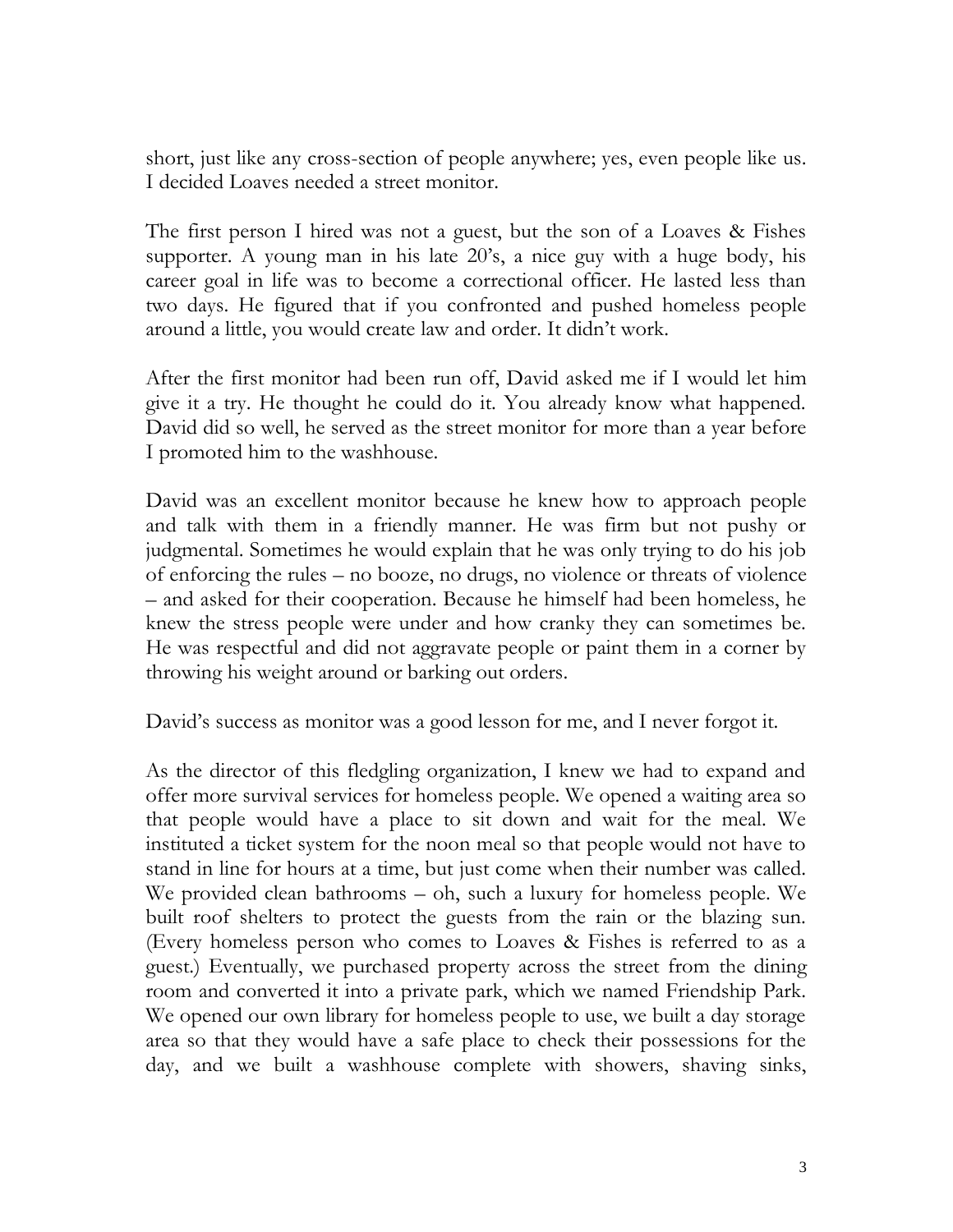bathrooms, and laundry facilities. We opened a social service center in Friendship Park to assist people who had questions, needed help, or service referral information. We initiated a coffee breakfast program in the park, provided free ice and subsidized sodas, and so forth and so on. There is no end to the most basic kinds of survival services that homeless people need, things that you and I take so much for granted because we never have to think about them.

I never authorized any of these new survival service programs without seeking David's advice or at least getting his reaction. He could be cagey. He never said, "Do this, don't do that"; instead, he would respond indirectly as in, "The fellows would go for that," or "I don't know." Cautious, level-headed, sensible, and conservative advice was David's mentoring style.

David worked for Loaves & Fishes for almost ten years. He saved money from each paycheck to put into a savings account established by Loaves for his retirement. He was never married, or at least he never talked about it; he did not hang out with others, he was the classic loner. But unlike so many other homeless loners I have come to know over the years, David was engaged in life and not traumatized by depression or loneliness. He could hold a job, take on responsibility, speak with others. He was functional.

When David turned 65, he retired with his Navy disability stipend, his Social Security, and his \$10,000 savings account. He spent his retirement days walking, at least five hours a day walking. I saw him from time to time in different parts of the city, making his daily walk. Even after a stroke a few years later, he forced himself to walk. Walking seemed to be an integral part of his retirement.

I owe a great deal to David for his mentoring advice and loyal support, but I would gladly have given all that up if it meant that David could have remained a sailor in the U.S. Navy, the only career he ever wanted in life. A career, I am convinced, that would have saved him from the indignity of being homeless and forced to sleep in parks and along riverbanks for several years, which will certainly shorten his natural life.

David was not my only homeless mentor, to be sure. There were many others: Sandra, Dalton, Augie, Rambo, Greg, Sarah, Gene, Pete, Charles, Anthony,